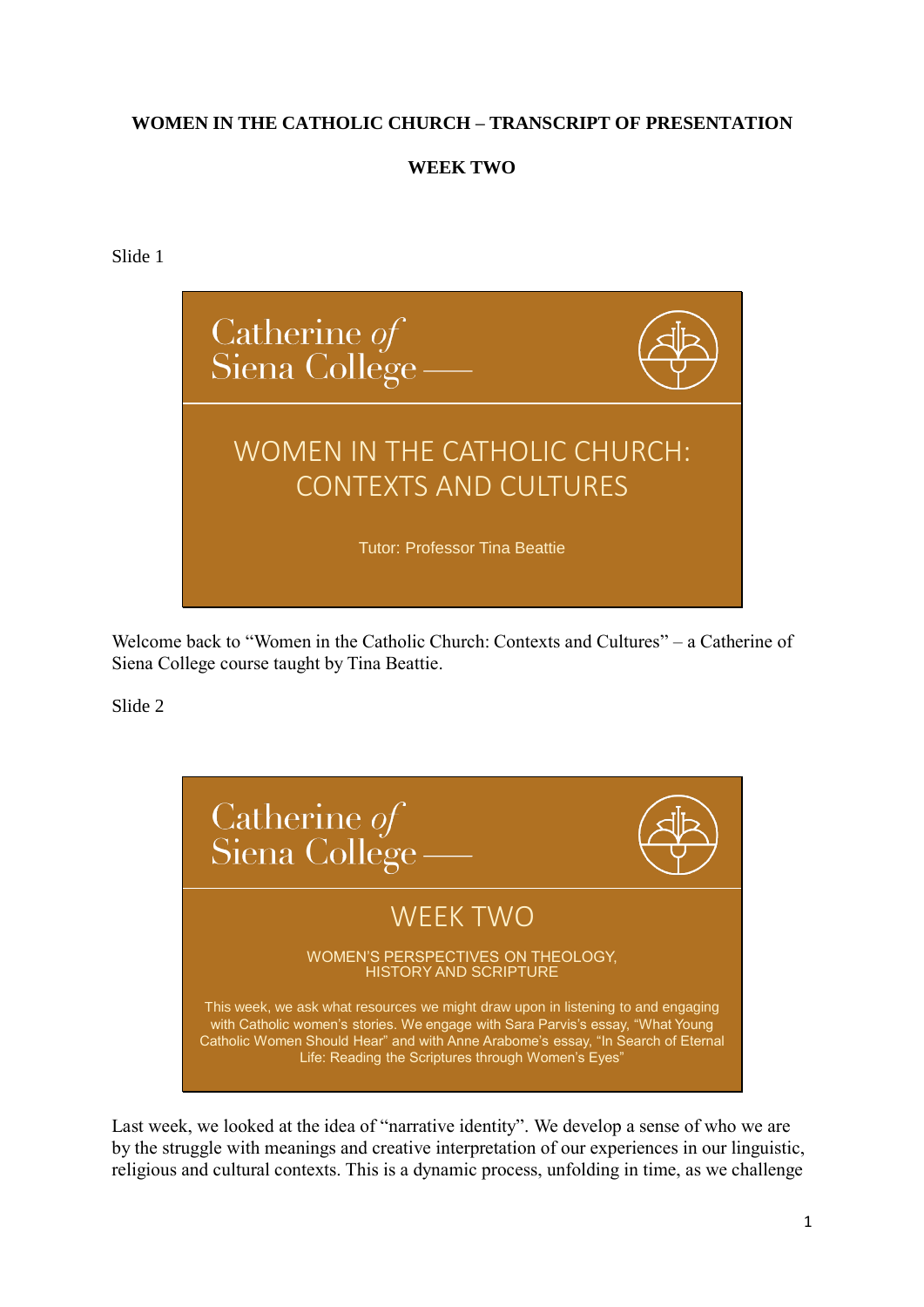and question our cultural and religious contexts when they contradict or distort our sense of meaning, purpose and identity.

This week, we consider what this means with regard to theological, historical and scriptural sources. We ask what resources we might draw upon in listening to and engaging with Catholic women's stories. We consider two essays in the book *Visions and Vocations* – Sara Parvis's essay, "What Young Catholic Women Should Hear" and Anne Arabome's essay, "In Search of Eternal Life: Reading the Scriptures through Women's Eyes".

Slide 3



I've divided the lecture into sessions so that you can break up your listening if you need to. In the first part of this lecture, we consider what resources are available to women and girls seeking to construct a more expressive and authentic understanding of female identity, belonging and history in the Catholic tradition. You might like to read Sara Parvis's essay in the book before continuing, and to refer back to it in the course of our discussions. We're particularly looking at three arguments she makes in order to offer a creative resource for women to construct a theology that is fitting of their own understanding and personal development in the Christian context:

- "God, qua God, is not male"
- "Women are, and always have been, part of the Magisterium"
- "Inclusive language"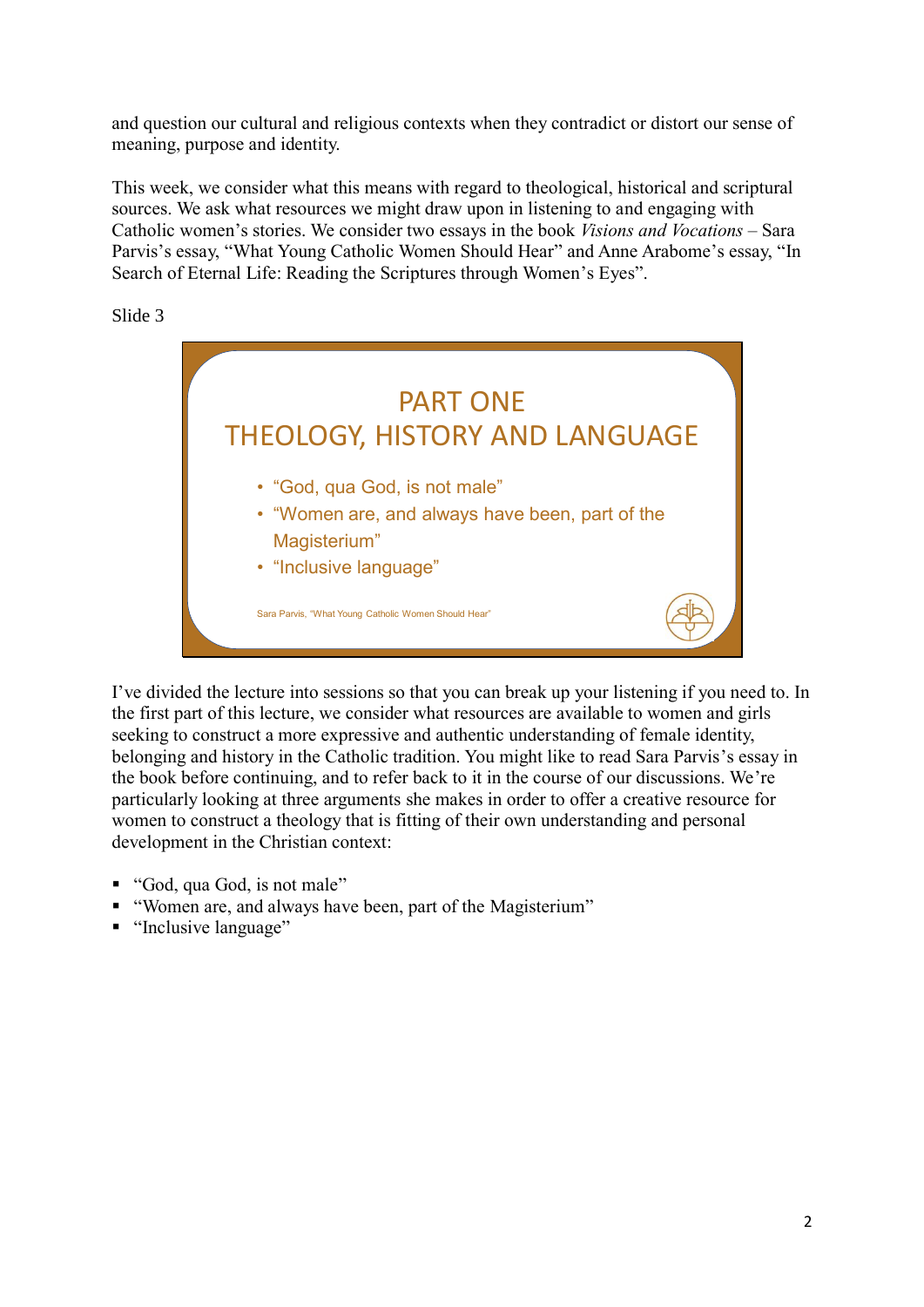# "GOD, QUA GOD, IS NOT MALE" How does our sense of God influence our sense of self in terms of gender and cultural identity?

To illustrate this side, I've chosen William Blake's marvellous architectural representation of God creating the universe – and you'll notice that God is an old man with flowing white hair and a beard!

So the question is how does our sense of God influence our sense of self in terms of gender and cultural identity?

Christianity teaches that the human is made in the image of God, and that our humanity is divinised in the person of Jesus Christ, in whom God became fully human while remaining fully God.

Feminist theologians argue that Christian theology offers a patriarchal model of God the Father, which has had a negative impact on the tradition's ability to represent the full dignity and equality of woman made in the image of God and redeemed in Christ. In the famous aphorism of radical feminist theologian Mary Daly, "If God is male then the male is God." (You can find out more about Mary Daly in the links on the Moodle site).

You might like to pause here and to reflect on the relationship between your sense of self and your understanding of who God is. Perhaps you'd like to jot down a few ideas in your journal before moving on to the next slide.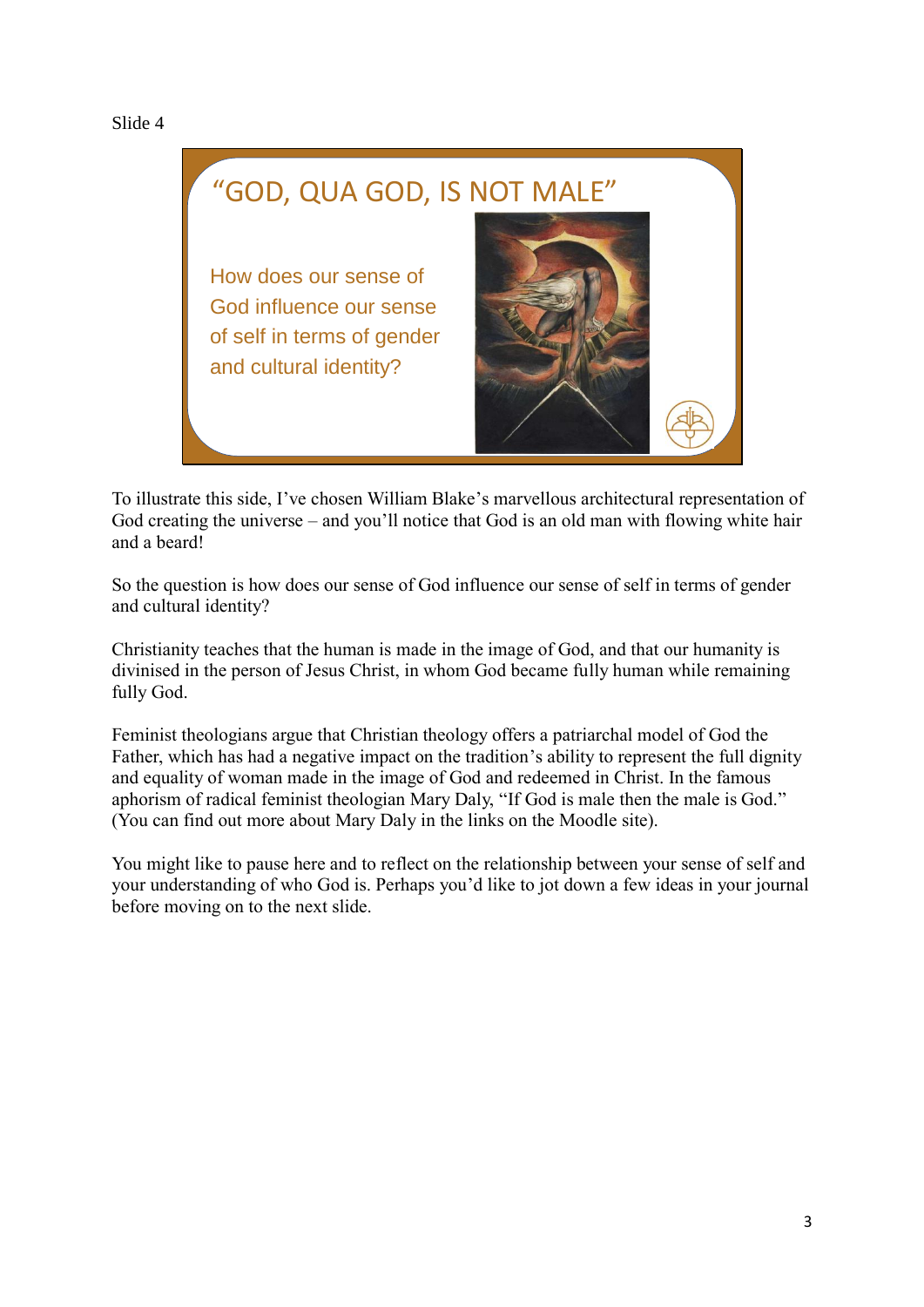

If we accept that our identities and concepts are shaped by the cultures we inhabit, then we begin to understand how our theological language both produces and is produced by culture.

If our culture is patriarchal – as are most if not all cultures in history – that means it is organised in terms of descending hierarchies of paternal authority. In western history, authority has traditionally been passed down from a paternal concept of God, through male kings and leaders, to fathers in the household, so that women, children, servants and animals all fall under the authority of the patriarchal father figure and his laws and institutions.

We are all deeply conditioned to accept that what our cultures and traditions deem to be "normal" is also "natural" and therefore ordained by God. In the development of Christian theology and institutional life, the early Church gradually evolved a patriarchal understanding of God that endorsed the social hierarchies of the ancient Greco-Roman cultures in which Christianity took root. These came to be enshrined in Christian life and thought as God-given, so that the radical potential of the Gospels and the early Church was domesticated and became supportive rather than subversive of the patriarchal status quo.

We see this reflected in much Christian art where God is represented as a bearded old man – the authority figure in a divinely ordained patriarchy that rules the cosmos. We saw that in the last image by William Blake, but consider, for example, this painting from the  $16<sup>th</sup>$  century by Lucas Cranach the Elder.

Lucas Cranach the Elder was one of the great painters of the German Reformation. He was particularly favoured by Martin Luther as an artist who could give expression to some of the evolving theological ideas that Luther was generating in the break from the Roman Catholic Church.

In the background we see the Genesis story of the creation of Adam and Eve, the temptation and the expulsion from Eden – the casting out into the wilderness. In the foreground, God holds his finger up to Adam in instruction and warning. Adam points to himself in a gesture of responding to God with one hand, while holding Eve's wrist in a proprietorial gesture of possession with the other.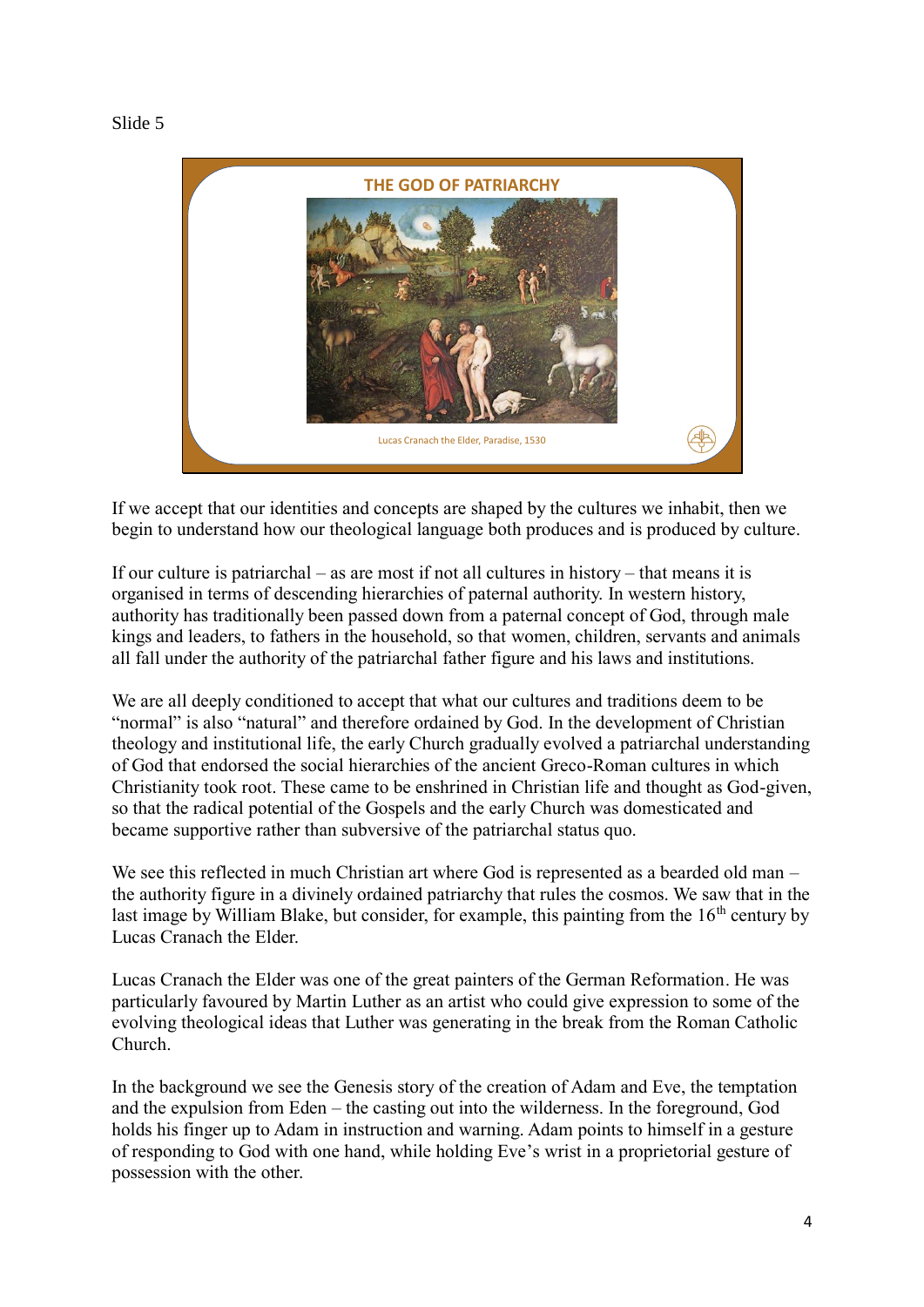This painting from the early years of the Reformation was intended to teach a moral lesson about marriage. God commands the man to take responsibility for and have authority over the woman, who here looks both seductive and dependent. Note the scene of the temptation in the background – the serpent is female too! The message seems to be that women are seductive, dangerous and must be kept under the authority of the man who is delegated to this role of loving but authoritative leadership by God. The dog – symbol of fidelity – sleeps at their feet, while the stallion – symbol of lust – lurks in the background. By setting this moralising scene in the context of Genesis, the patriarchal order is inscribed within the story of creation and human origins and perpetuated in the order of marriage, underwritten by a theology that associates female sexuality with seduction, sin and death.

#### Slide 6



Feel free to pause here, engage with some of the materials on Moodle, and come back when you're ready to resume the lecture. You might consider the following questions:

- Bearing in mind those powerful influences that come to us through many channels in culture and institutional life, how do you think your sense of self has been shaped by the theological ideas of your culture or religion?
- Have you challenged those ideas and found different theological resources to draw upon?
- What does this short reflection on God and gender tell you about the significance of language and culture for theology and identity?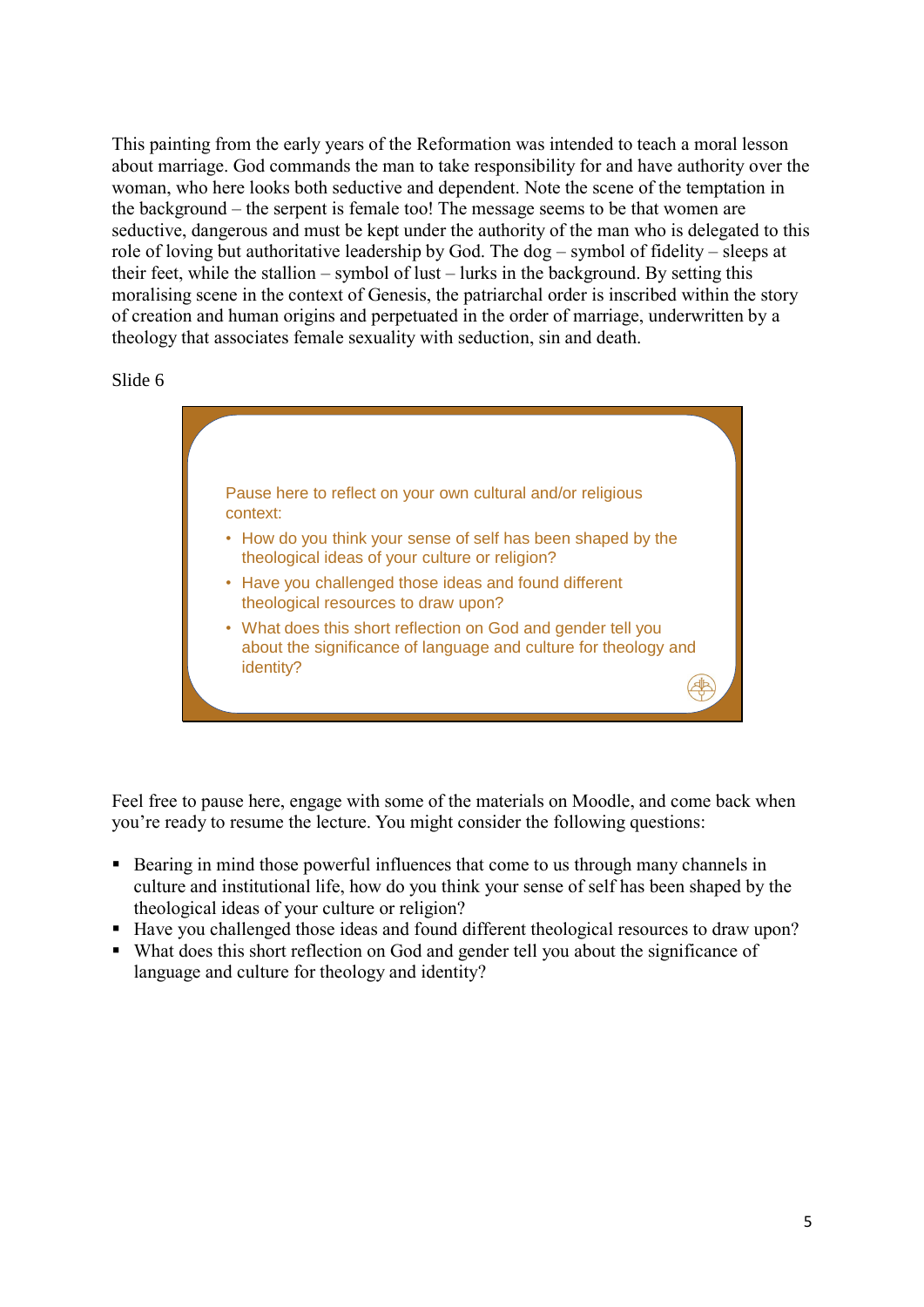

[Image: Female Saints from *The Hours of Louis de Laval*, France c. 1480]

Sara Parvis next point is that "Women are, and always have been, part of the Magisterium". The Magisterium is the body that has responsibility in the Roman Catholic Church for authorising, promoting and defending church teaching. While that term is most often used today to refer to the official Catholic hierarchy, the Congregation for the Doctrine of the Faith, and papal teachings, strictly speaking it extends to all faithful practising Catholics who, by a process of discernment, prayer and practice, authenticate those teachings which are accepted and embraced by the ordinary faithful. So if an idea finds acceptance and is embraced by prayerful, faithful Catholics living out their daily lives, it is given the mark of authority, but if an idea finds widespread rejection and is not followed by ordinary practising Catholics, then a question might arise as to the authority of that teaching. If you are interested in finding out more about this, you can go to the links in this week's Moodle site.

We looked last week at the exclusion of women from history and the making of the human story. Paradoxically however, while women have traditionally been subordinated and excluded from the highest levels of leadership and sacramental representation (e.g. priesthood) in the Catholic tradition, that tradition has also preserved the writings and stories of more women than any other historical tradition or culture. Parvis's essay reflects on how many women, from the time of the Hebrew Scriptures up until the present, have shaped the Christian story.

The task of telling women's stories is therefore a task of historical retrieval and memory as well as imagination and prophecy. It means reclaiming those neglected and forgotten figures who have been left out of the historical record, or whose stories have been filtered through an androcentric lens in a way that masks some of their more radical, authoritative and theologically significant arguments and insights. If you are interested in exploring these historical stories in more detail, you might like to do our Catherine of Siena ten week course on "Guardians of Faith: Women in the History of the Christian Church" running next year.

Feel free to pause here, engage with some of the materials on Moodle, make some notes in your journal, and come back when you're ready to resume the lecture.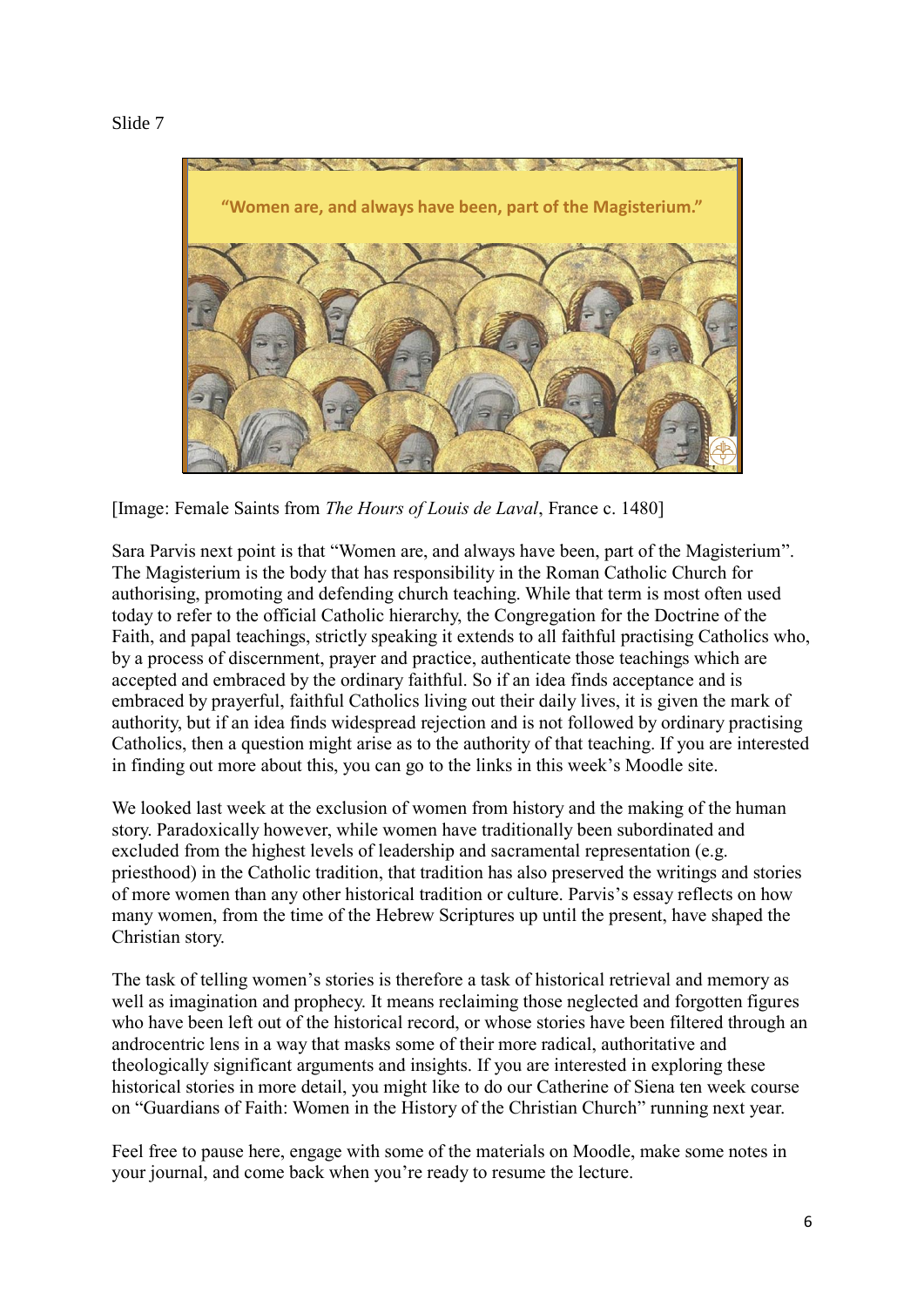- You might like to back to Parvis's essay and read the section titled "Women are, and always have been, part of the Magisterium".
- Check the meaning of the word "Magisterium" by going to the link in Moodle.
- Engage with some of the other resources in the Moodle site if you have time and want to find out more.



The third part of Parvis's essay is about inclusive language. While some languages use separate terms for man, woman and human, English traditionally uses masculine nouns and pronouns in both exclusive and inclusive ways. "Man" can refer to the male or to humankind in general, usually with male pronouns to refer to both sexes. The rise of feminism and the women's movement in the late 1960s brought about a gradual change in language usage so that inclusive language is more commonly used now – words such as "humankind" instead of "mankind" etc.

However, in liturgy, theology and scriptural interpretation, exclusive language is often still the norm. In a mixed congregation, females are asked to recognise that they are included in terms such as "men", "man" or "brothers". Language about God still tends to be exclusively masculine and rarely if ever draws on neglected aspects of the Christian tradition that would refer to the Holy Spirit in the feminine, or to the maternal characteristics and relationships of the persons of the Trinity.

You can find out more about some of these maternal images and metaphors by going to the links in Moodle for this week.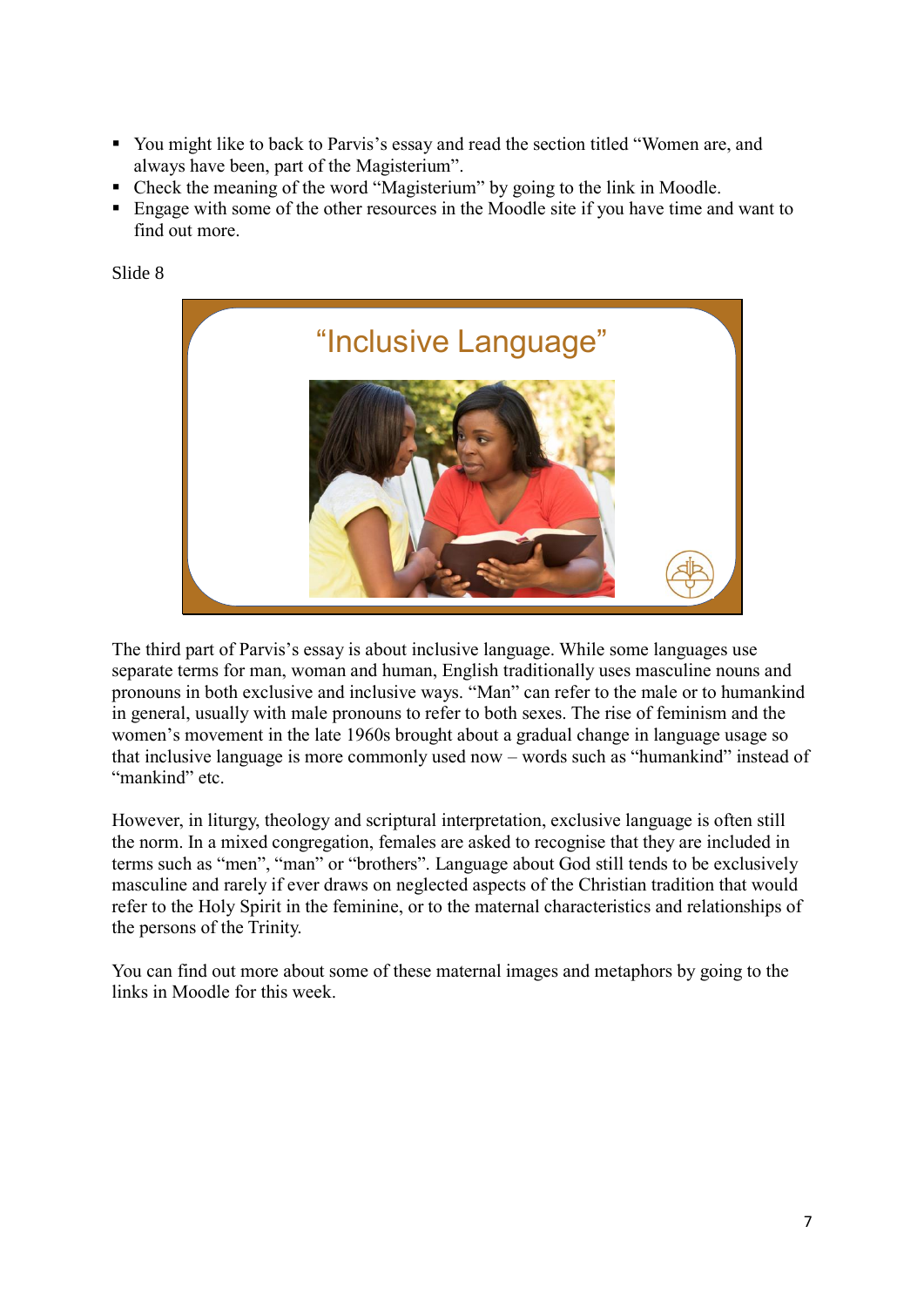**END OF PART ONE** Please pause here to reflect on what you have learned so far in this week's lecture. If we bring together the three aspects of Parvis's essay, what might we begin to discover about language, belonging and identity in terms of theology, history and culture, and inclusion and representation? What implications might these gendered perspectives have on the formation of female identities, in terms of "narrative identity" (see last week's lecture)? Pause here to make a note of some of your ideas. You might like to engage with some of the other resources referred to in Moodle, and to share some of your questions and ideas in the discussion forum. When you are ready, please move on to Part Two of this week's session.

Please pause here to reflect on what you have learned so far in this week's lecture.

If we bring together the three aspects of Parvis's essay – theological language, the historical representation of women in Christianity, and the question of inclusive language:

- What might we begin to discover about language, belonging and identity in terms of theology, history and culture, and inclusion and representation?
- What implications might these gendered perspectives have on the formation of female identities, in terms of "narrative identity" (see last week's lecture)?
- Pause here to make a note of some of your ideas. You might like to engage with some of the other resources referred to in Moodle, and to share some of your questions and ideas in the discussion forum.

When you are ready, please move on to Part Two of this week's session.

Slide 10

# PART TWO WOMEN REFIGURING SCRIPTURE Anne Arabome, "In Search of Eternal Life: Refiguring Scripture through Women's Eyes"

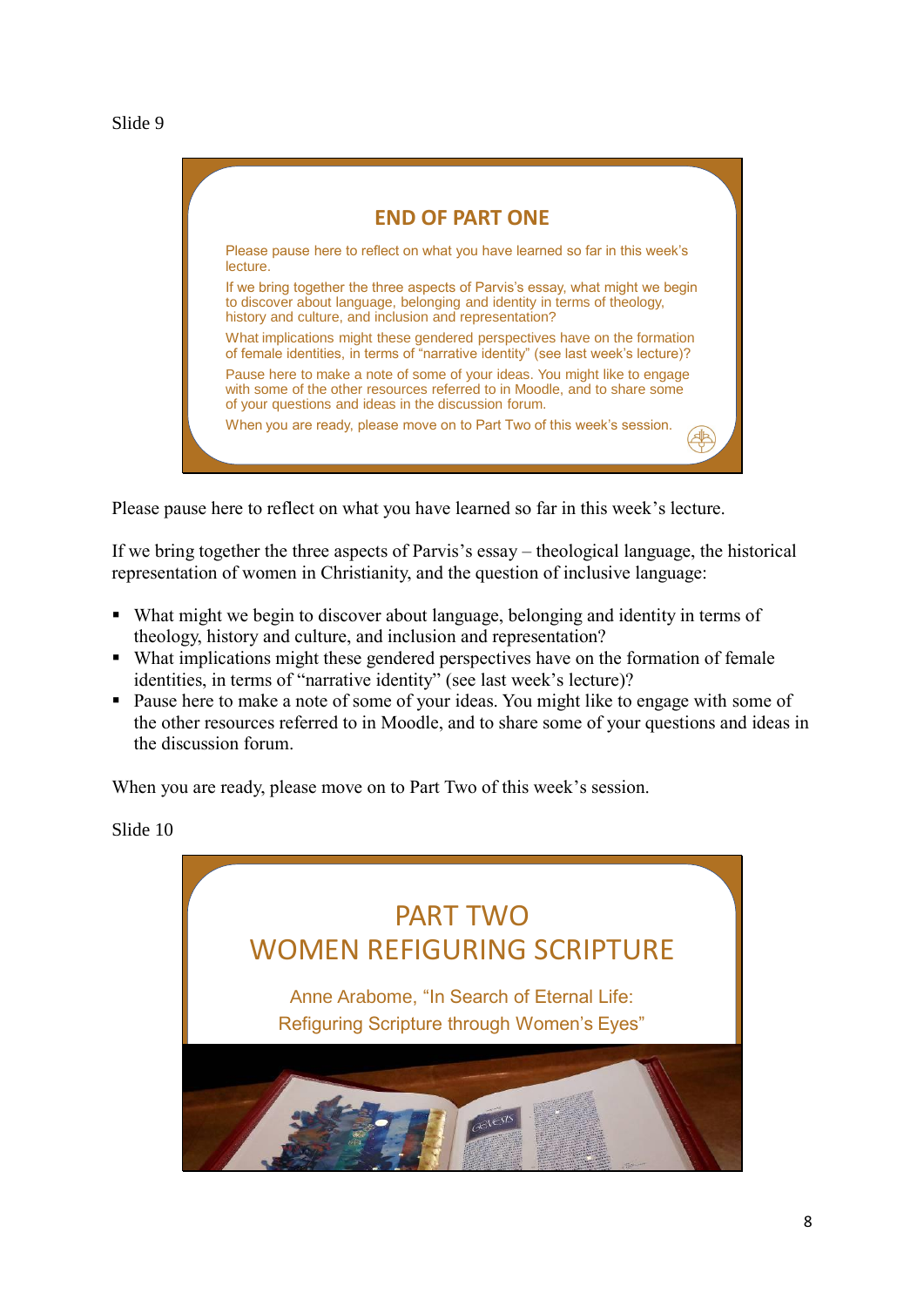We're now looking at women refiguring scripture in the context of Anne Arabome's essay.

To think in terms of narrative identity is to recognise the formative role played by scripture with regard to the formation of Christian identity. Today biblical scholars with an interest in the role and representation of women struggle to liberate redemptive and sometimes subversive meanings from settled interpretations of the Bible, which are freighted with androcentric and patriarchal interpretations that are not always supported by the text. Anne Arabome's essay, written from the perspective of African women interpreters, suggests some of the ways in which the biblical text can be broken open anew to reveal fresh possibilities of meaning for women.

This entails "a hermeneutical suspicion", which recognises how the Bible has been used to subordinate and control women's lives and to sustain a patriarchal social order. Hermeneutics refers to the process of interpretation, so a hermeneutics of suspicion means that we don't entirely trust the interpretations that we've been given as authoritative or exclusive. We seek to undermine those by looking for other possibilities in the text.

When women reflect on their experiences and cultures in engagement with the biblical narrative, a process of mutual transformation can result. Women's lives are enriched through a narrative of revelation that becomes liberating rather than enslaving, and the Bible is then read in a new way that deepens and extends its revelatory possibilities.

You might like here to consider two of the other essays in *Visions and Vocations* – those by Sister Madeleine Fredell and Sister Mary Deepika – both of whom say how particular scriptural verses have inspired their religious vocations.

Slide 11

"[S]cripture is a mine of symbolic creation, production and transmission of meaning shaped by contexts and surrounding cultures. Such contexts and cultures carry entrenched biases that have been the particular focus of gender studies aimed at deconstructing their distorted ideological foundations. Symbols and meanings are born in time and space, not ordained by the gods. Where male symbols have proliferated and dominated theology and Christianity, other symbols can be created, particularly those that honour the diversity and plurality of human experience and are inclusive in promoting human dignity and flourishing. Symbols are meant for human beings, not the other way round." [Arabome]

Arabome writes:

"[S]cripture is a mine of symbolic creation, production and transmission of meaning shaped by contexts and surrounding cultures. Such contexts and cultures carry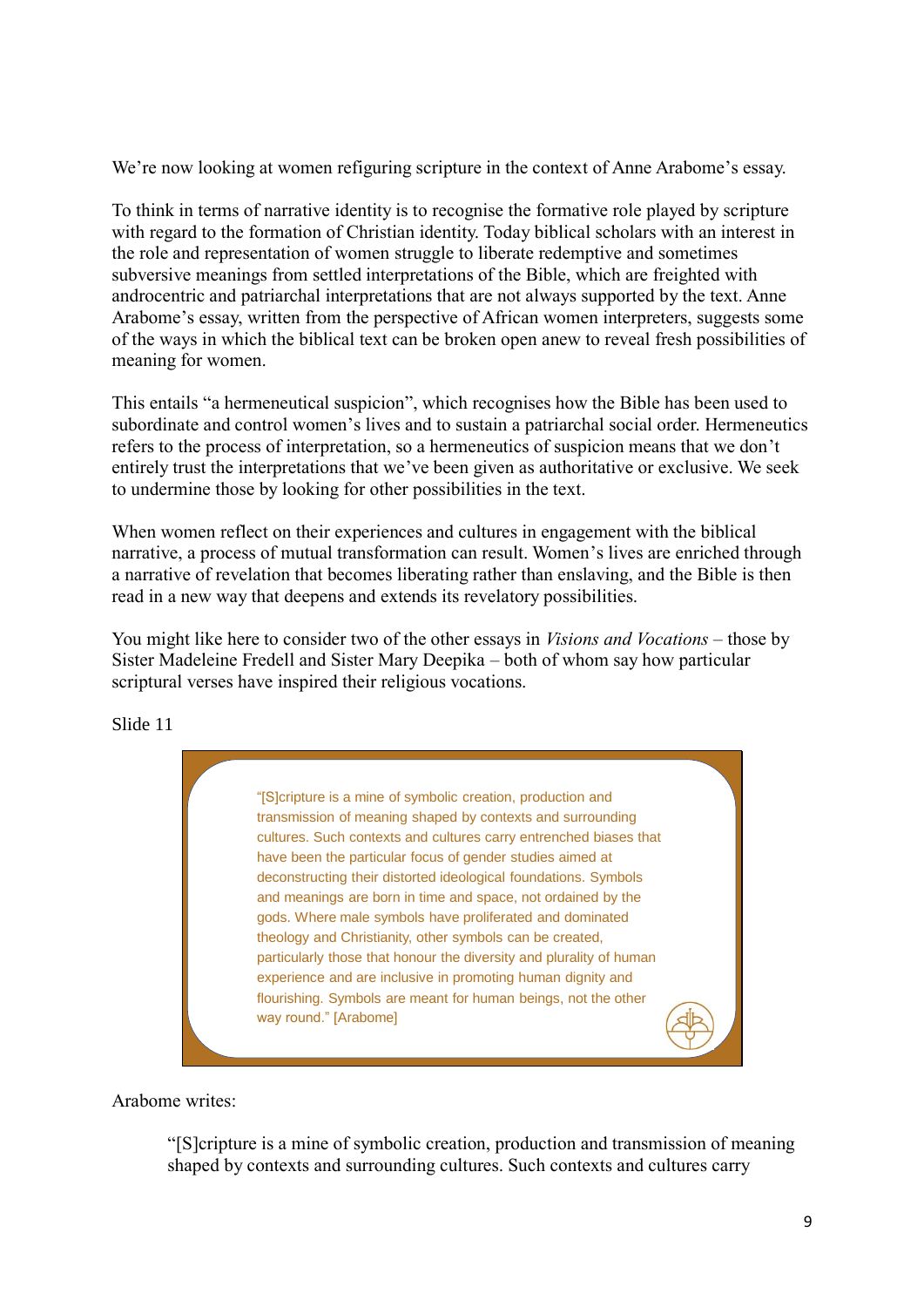entrenched biases that have been the particular focus of gender studies aimed at deconstructing their distorted ideological foundations. Symbols and meanings are born in time and space, not ordained by the gods. Where male symbols have proliferated and dominated theology and Christianity, other symbols can be created, particularly those that honour the diversity and plurality of human experience and are inclusive in promoting human dignity and flourishing. Symbols are meant for human beings, not the other way round."

Symbolic meanings are often deeply entrenched in cultural and religious narratives, and they can be difficult to challenge and to change. They are read through authoritative interpretations which resist new readings and deconstructive approaches capable of breaking their power to restrain and control. That is why women are engaged in what Paul Ricoeur refers to as "the conflict of interpretations", as individual narratives collide with wider religious narratives in an age of radical social change which has far-reaching implications for gendered identities and relationships.

Slide 12



That brings us to the end of the topics covered in this week's lecture.

Please reflect on some of the foregoing, and consider the following questions:

- Can you think of biblical texts that have been used to oppress and silence women?
- Are there biblical texts that you find particularly liberating or inspiring with regard to the identities and roles of women?
- Which women in the Bible might serve as role models or sources of inspiration for women in modern society?

You could use the discussion forum to share ideas and suggestions.

If you want to read more about gendered approaches to biblical interpretation, you will find some additional resources in the Moodle site for this week.